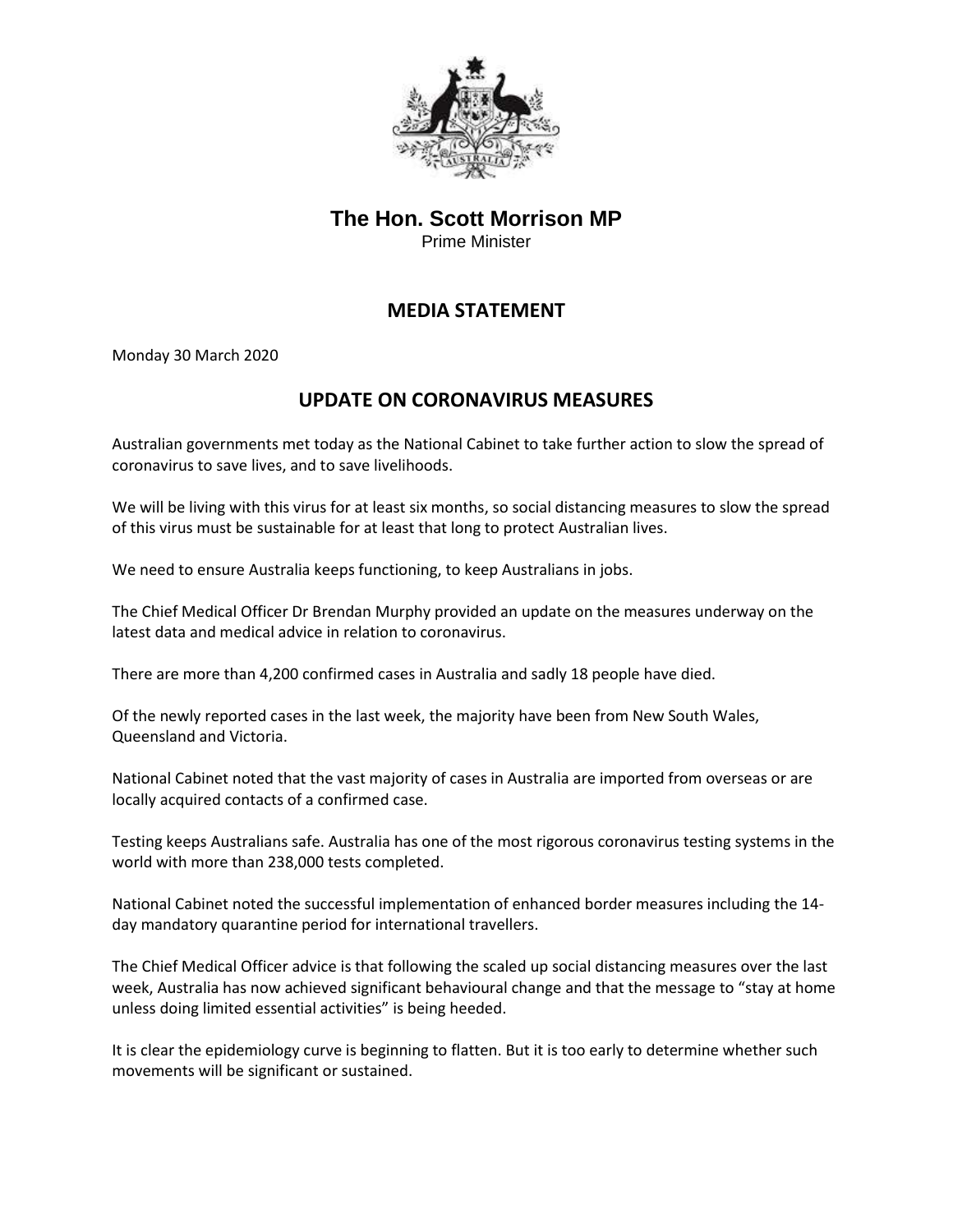Stronger adherence to social distancing and new quarantine arrangements for returned travellers will take a number of days to show maximum effect.

The biggest single concern remains the evidence of cases where there are no known local links.

The Prime Minister and the Secretary of the Commonwealth Treasury also provided an overview of the economic outlook and the medium and longer term financial risks.

National Cabinet strongly endorsed the Commonwealth's JobKeeper package and urged its support through the Commonwealth Parliament to provide much needed financial support to the Australian economy. They noted that the medium and long-term financial risks were manageable.

National Cabinet agreed to meet again on Friday 3 April 2020.

### **National Baseline Restrictions**

Following agreement of a national baseline for social distancing and business restrictions, National Cabinet agreed to adopt the advice from the Australian Health Protection Principal Committee (AHPPC) that:

- Supports the long-term nationwide maintenance and enforcement of the restrictions currently in place;
- Local circumstances may prompt states and territories to introduce additional measures for a period to further control community transmission; and
- Local decisions should be on the advice of the local Chief Health Officer informed by the local epidemiology at the time.

The factors influencing such a recommendation include consideration of:

- the overall number of new cases, and particularly the rate of change
- the proportion of locally acquired cases without known links to other cases
- multiple outbreaks in vulnerable populations, including remote Indigenous communities and residential aged care facilities
- capacity of laboratory testing and the health system to respond to current and predicted load.

## **Clarifications - Vulnerable people in the workplace**

National Cabinet endorsed the AHPPC advice on vulnerable people in the workplace, specifically that the following people are, or are likely to be, at higher risk of serious illness if they are infected with the virus:

- Aboriginal and Torres Strait Islander people 50 years and older with one or more chronic medical conditions
- People 65 years and older with chronic medical conditions. Conditions included in the definition of 'chronic medical conditions' will be refined as more evidence emerges.
- People 70 years and older
- People with compromised immune systems (see Department of Health website).

National Cabinet noted that the new AHPPC advice on the higher risk categories for people 65 years and older with chronic conditions had changed based on more up to date medical advice.

In addition, National Cabinet endorsed the AHPPC advice that:

• Where vulnerable workers undertake essential work, a risk assessment must be undertaken. Risk needs to be assessed and mitigated with consideration of the characteristics of the worker,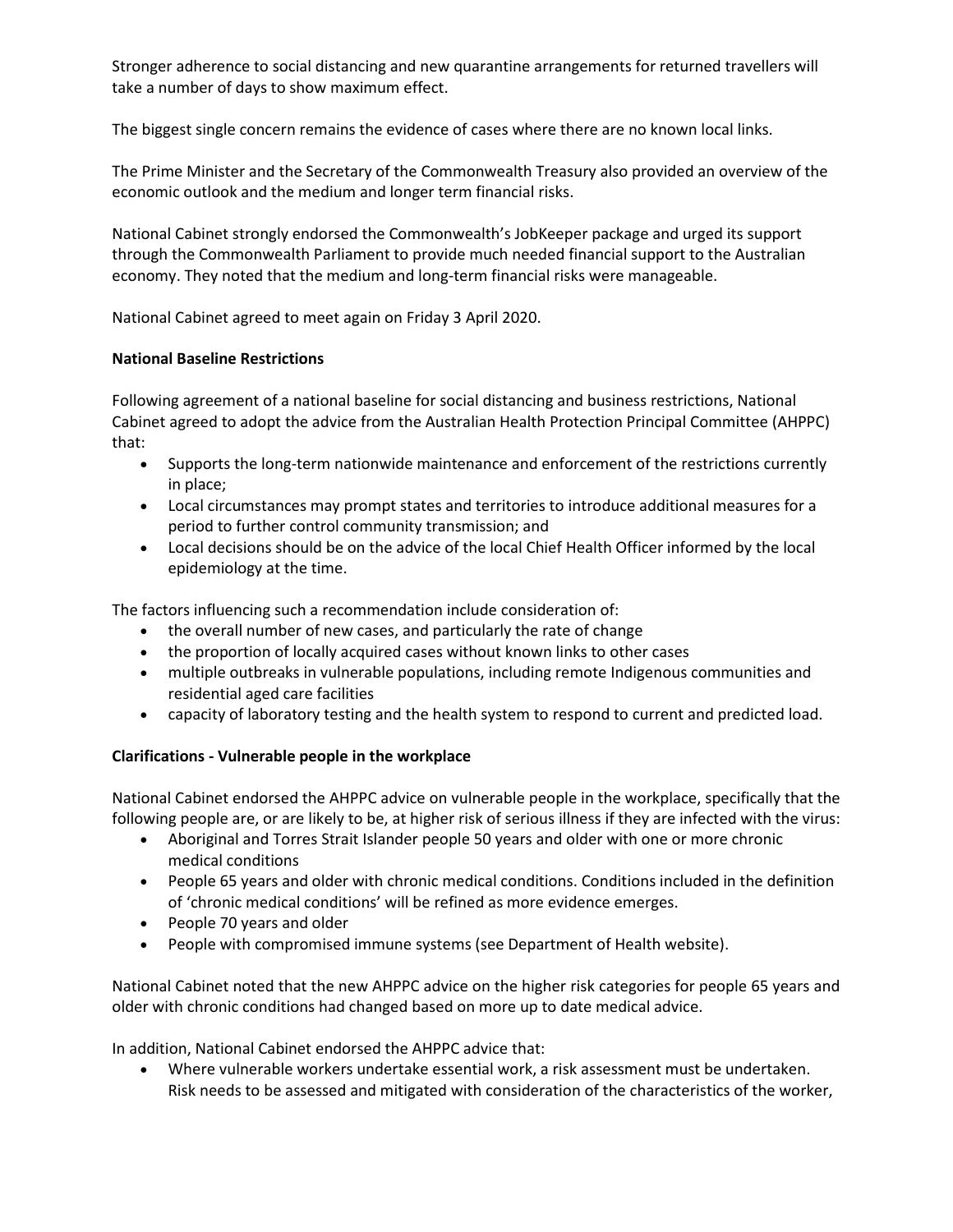the workplace and the work. This includes ensuring vulnerable people are redeployed to noncustomer based roles where possible. Where risk cannot be appropriately mitigated, employers and employees should consider alternate arrangements to accommodate a workplace absence.

- Special provisions apply to essential workers who are at higher risk of serious illness and, where the risk cannot be sufficiently mitigated, should not work in high risk settings.
- Excluding healthcare settings where appropriate PPE and precautions are adhered to, the AHPPC considers that, given the transmission characteristics of the virus, the following settings are at higher risk of outbreaks of coronavirus - correctional and detention facilities and group residential settings.

The AHPPC advice is that there is limited evidence at this time regarding the risk in pregnant women.

### **Air and port Crew**

Aviation and maritime crew continue to provide an essential service in ensuring that Australians can return home, and that essential movements of critical goods and supplies continue.

National Cabinet re-confirmed that:

- International flight crew are granted a concession from the mandatory 14 day quarantine requirements for individuals arriving in Australia. This is in recognition of their extensive training in infection prevention and control and use of personal protective equipment, whereby the risk from these individuals is considered to be lower than other international travellers. Air crew will continue to practise social distancing, cough etiquette and hand hygiene.
- Maritime crew are granted a concession from the mandatory 14 day quarantine requirements. These crew members already practice self-quarantine on arrival in Australia and between movements in and out of the country. These arrangements should continue to apply, and as with air crew, maritime crew will continue to practise social distancing, cough etiquette and hand hygiene.

## **Truck Stops**

National Cabinet agreed that truck stops can remain open with social distancing and hygiene measures in place, to the satisfaction of local state and territory health authorities.

### **Quarantine arrangements for vulnerable travellers**

National Cabinet agreed that state and territory governments can consider exceptional circumstance exemptions to the requirement to serve the mandatory 14 day self isolation in a hotel or other facility, so as to enable vulnerable or at-risk individuals to self isolate (for 14 days) at home - including for minors or those with medical conditions, such as those returning to Australia from the Medical Treatment Overseas Program.

### **Early Childhood and Childcare**

Previous advice on schools has not changed. National Cabinet agreed to consider arrangements for early childhood and childcare facilities at their next meeting on Friday 3rd April 2020.

### **Commercial and residential tenancies**